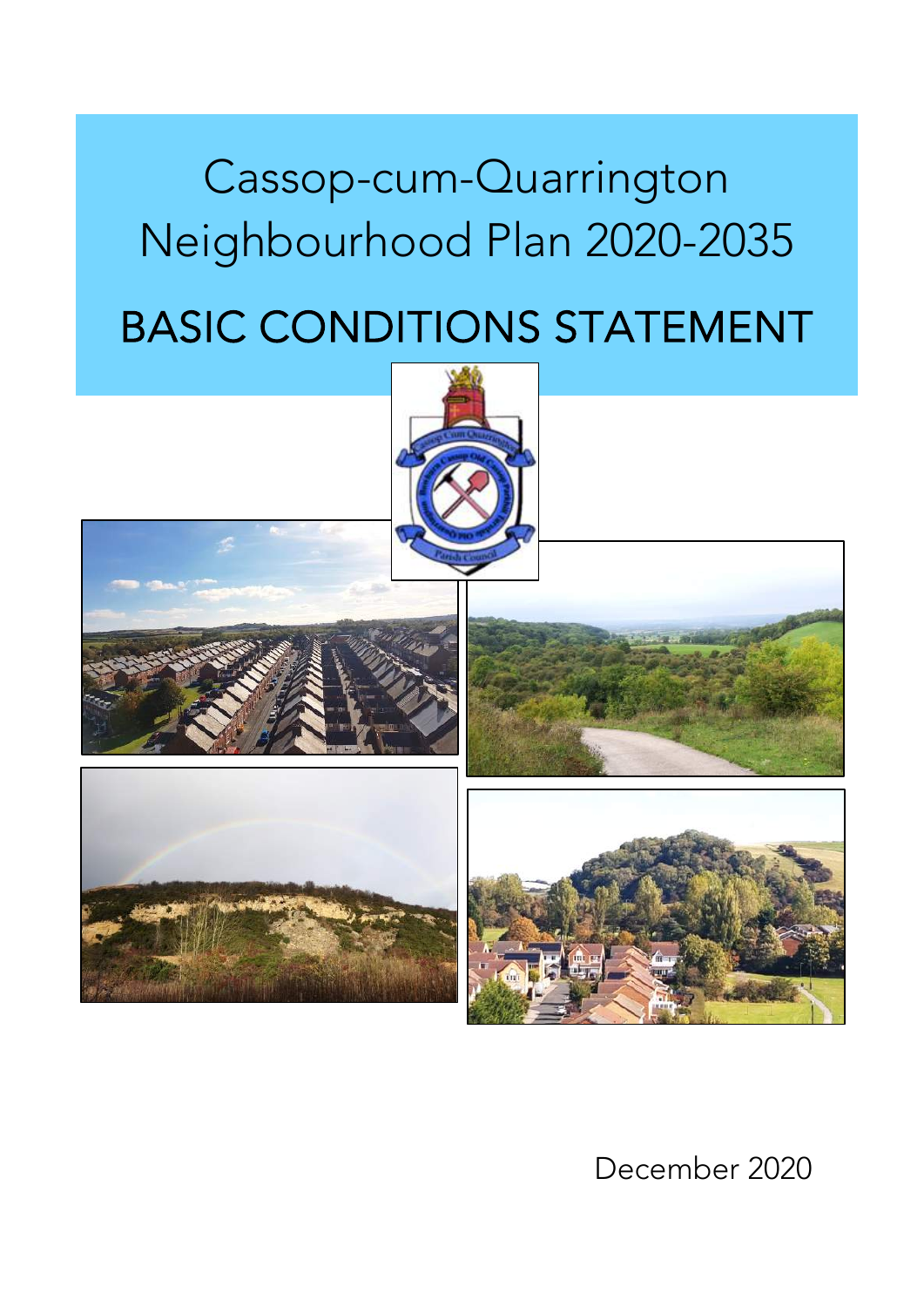# **CONTENTS**

| 1. Introduction                                        |    |
|--------------------------------------------------------|----|
| 2. Legislative Requirements                            |    |
| 3. Basic Conditions:                                   | 2  |
| Having regard to national policy                       | 2  |
| Contributing to achievement of sustainable development | 5  |
| Conformity with local strategic policy                 | 7  |
| Compatibility with EU Obligations                      | 11 |
| <b>Meeting Prescribed Conditions</b><br>$\bullet$      | 12 |
| 4. Conclusion                                          | 12 |
| Appendices:                                            | 13 |
| Appendix 1 - List of Strategic Policies                | 14 |
| Appendix 2 - SEA and HRA Screening Opinion             | 16 |

Prepared for Cassop-cum-Quarrington Parish Council by Shaun Hanson MRTPI, Planning Advice Plus



Woodside, Ovington, Richmond, North Yorkshire DL11 7BW t: 01833 627924 e: shaun@planningadviceplus.co.uk w: www.planningadviceplus.co.uk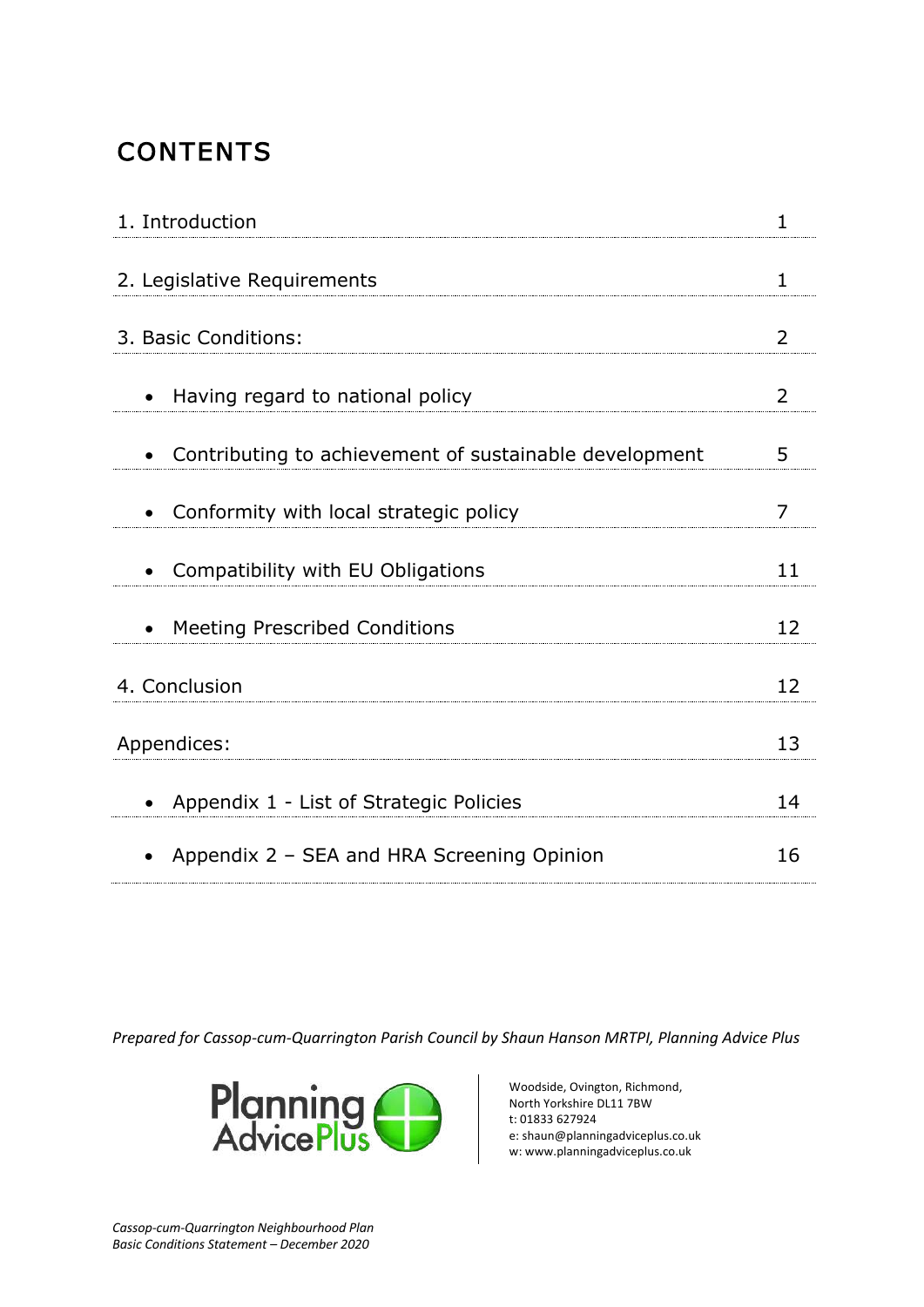## 1.0 INTRODUCTION

- 1.1 In accordance with Regulation 15(1)(d) of The Neighbourhood Planning (General) Regulations 2012, this Statement has been prepared to accompany the Submission Draft of the Cassop-cum-Quarrington Neighbourhood Plan (hereinafter also referred to asthe 'CCQ NP', 'Neighbourhood Plan' or 'Plan').
- 1.2 Paragraph 8(2) of schedule 4B to the Town and Country Planning Act 1990 requires that the Neighbourhood Plan must –
	- 1) have regard to national policies and advice contained in guidance issued by the Secretary of State (sub-section a);
	- 2) contribute to the achievement of sustainable development (sub-section d);
	- 3) be in general conformity with the strategic policies contained in the development plan for the area (sub-section e);
	- 4) be compatible with EU obligations (sub-section f);
	- 5) meet prescribed conditions and comply with prescribed matters (sub-section g).
- 1.3 Part 3 of this Statement sets out how the CCQ Neighbourhood Plan meets each of the above Basic Conditions.

### 2.0 LEGISLATIVE REQUIREMENTS

2.1 Before assessing the Basic Conditions, this section addresses the various other requirements of legislation associated with the Neighbourhood Plan.

#### The Qualifying Body

- 2.2 The process of making the Neighbourhood Plan has been led by Cassop-cum-Quarrington Parish Council. This is a 'qualifying body' under the Neighbourhood Planning legislation, which entitles them to lead the plan making process.
- 2.3 This satisfies the requirements set out in the Localism Act (2011) and in Section 61F(1) of the Town and Country Planning Act (as applied to neighbourhood plans by section 38A of the Planning and Compulsory Purchase Act 2004).

#### The Neighbourhood Plan Area

- 2.4 The Neighbourhood Area to which the Neighbourhood Plan relates covers the whole of the Parish of Cassop-cum-Quarrington in County Durham and the boundary of that Area is coterminus with the Parish boundary. The extent of the Neighbourhood Area is shown on page 8 of the Neighbourhood Plan. This was designated as a Neighbourhood Area by Durham County Council on 1<sup>st</sup> July 2014.
- 2.5 This satisfies the requirements set out under section 61G (1) (2) and (3) of the Town and Country Planning Act 1990 (as applied to Neighbourhood Plans by section 38A of the Planning and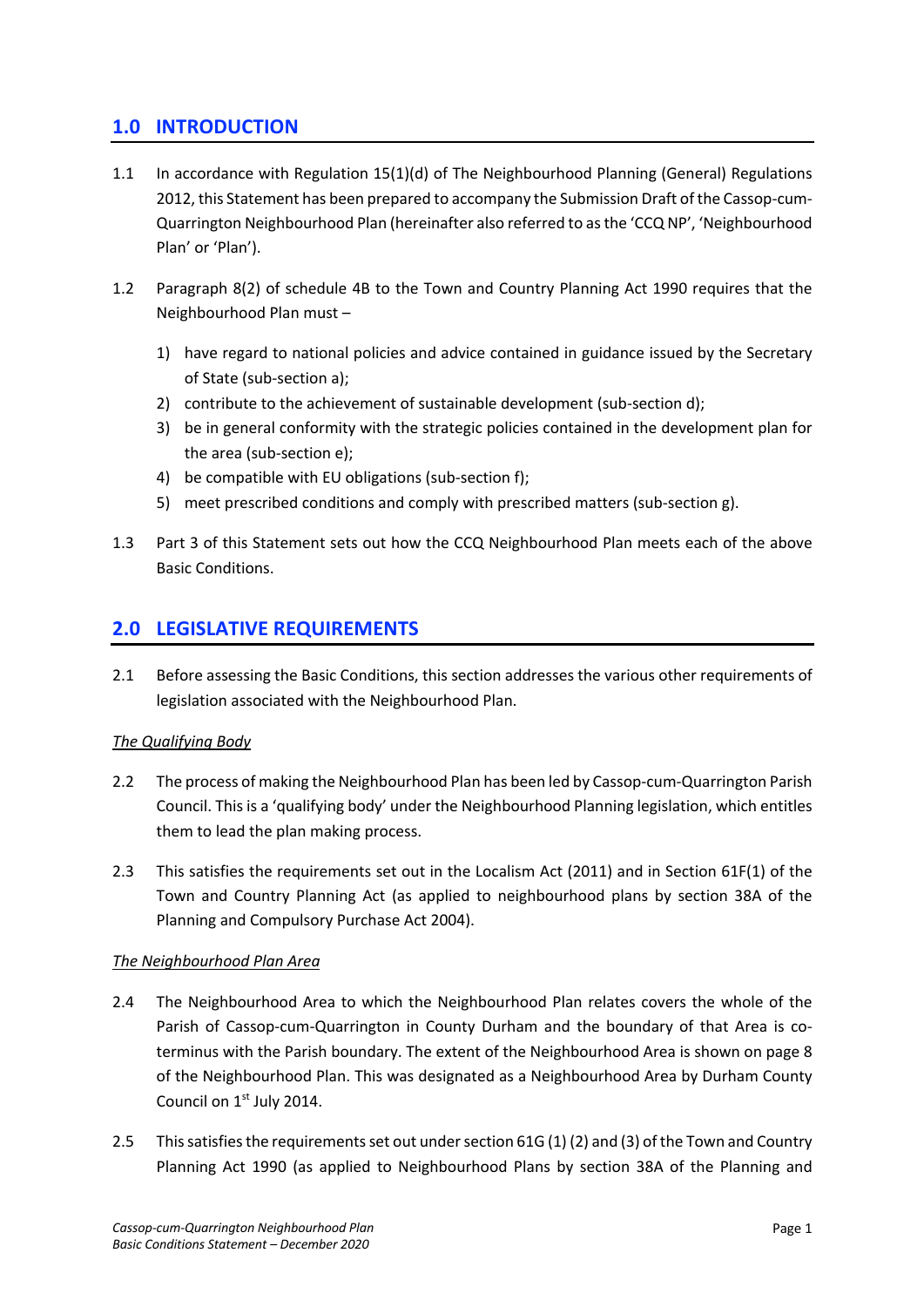Compulsory Purchase Act 2004) and Regulations 5, 6 and 7 of the Neighbourhood Planning (General) Regulations 2012.

#### The Neighbourhood Plan

2.6 The Cassop-cum-Quarrington Neighbourhood Plan is a Neighbourhood Plan setting out policies in relation to the development and use of land for a designated Neighbourhood Area in line with the requirements of Section 38A of the Planning and Compulsory Purchase Act 2004.

#### The Plan Period

2.7 The lifespan of the Neighbourhood Plan is 2020 to 2035. This mirrors the Plan period for the County Durham Plan, which was adopted in October 2020 and which confirms (at paragraph 1.3) that it 'provides the policy framework for the county up to 2035'.

#### Excluded Development

2.8 The Neighbourhood Plan does not include provision for any excluded development as set out in Section 61K of the Town and Country Planning Act 1990.

#### The Neighbourhood Plan and the Neighbourhood Area

- 2.9 The Neighbourhood Plan relates only to the Cassop-cum-Quarrington Neighbourhood Area and no other area, and there are no other Neighbourhood Plans relating to this Area.
- 2.10 In light of the information in Paragraphs 2.7 to 2.9 above, the Neighbourhood Plan meets the requirements of Section 38B(1) and (2) of the Planning and Compulsory Purchase Act 2004.

### 3.0 BASIC CONDITIONS

#### BASIC CONDITION 1: HAVING REGARD TO NATIONAL POLICY

- 3.1 National Planning Practice Guidance states: 'A qualifying body is advised to set out in its basic conditions statement how they have had regard to national policy and considered whether a particular policy is or is not relevant. A qualifying body is encouraged to set out the particular national polices that it has considered, and how the policies in a draft neighbourhood plan … take account of national policy and advice.' (Paragraph: 070 Reference ID: 41-070- 20190509).
- 3.2 The Neighbourhood Plan contains 4 policies. These have been set out in Table 1 below and are considered in turn against national policy as set out in the National Planning Policy Framework (NPPF) and, where relevant, national Planning Practice Guidance (PPG).

Note – applicable equally to all 4 policies of the Neighbourhood Plan are paragraphs 28 and 29 of the NPPF, in that the policies are each designed to manage development in a way that reflects the local community's vision for the area, without undermining the strategic policies for the area.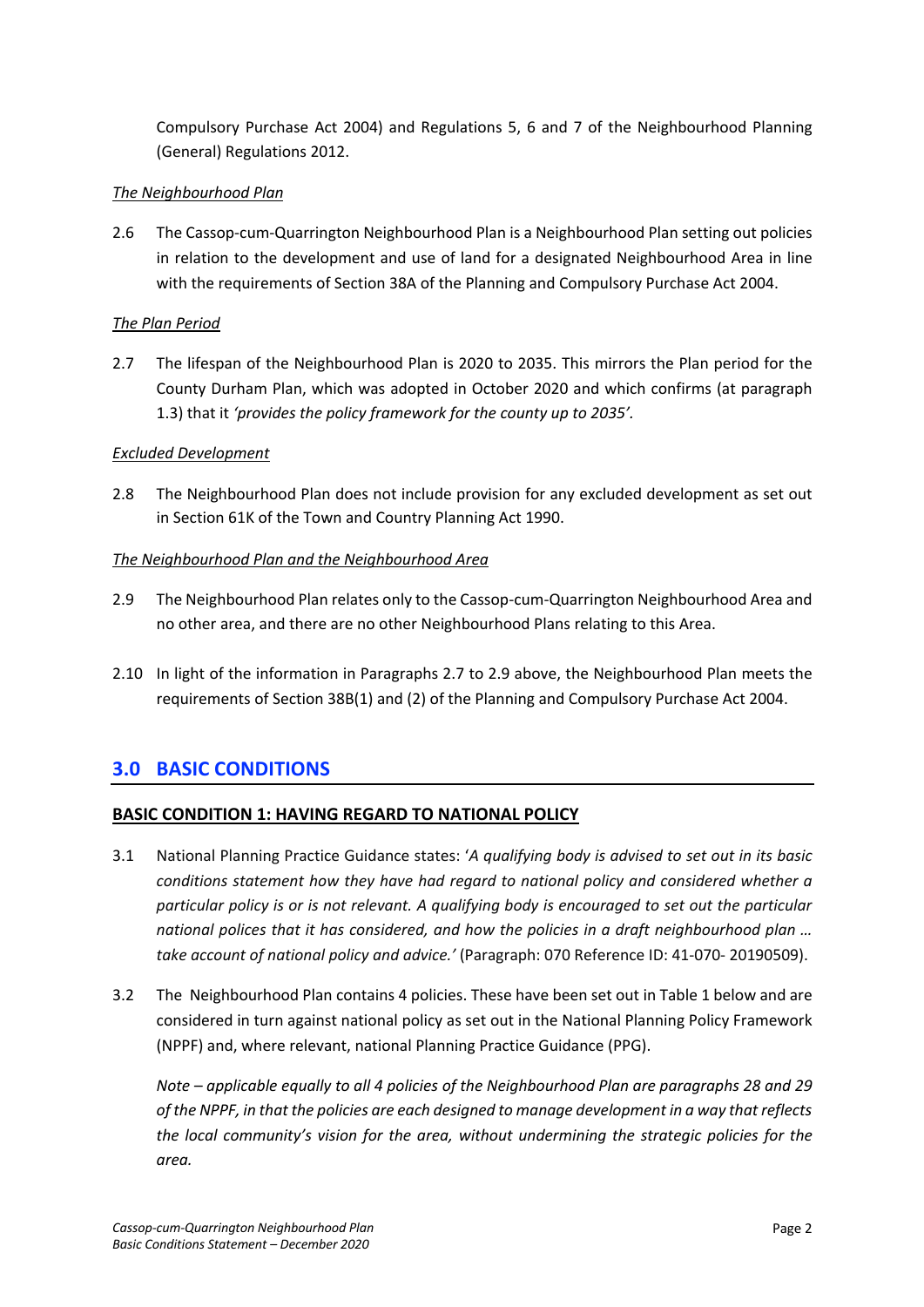#### Table 1 – How each policy in the Neighbourhood Plan has regard to national policy and guidance

#### POLICY CCQ1: PROTECTED RURAL SETTINGS

This policy seeks to protect the countryside between and around Bowburn and Parkhill for the role it plays in providing a rural setting to those settlements, retaining their separate individual identities and preventing their coalescence with each other and with neighbouring settlements by maintaining the integrity and extent of rural gaps between them.

This accords with the NPPF (paragraphs 13 and 65) by reflecting and supporting strategic policies in the adopted County Durham Plan relating to the pattern and scale of new development and the management of development on unallocated (edge of settlement) sites and the countryside<sup>1</sup>. This is covered further in this Statement under Basic Condition 3.

In particular, the policy plays an important 'conserving' role in seeking to protect and enhance these rural settings. In so doing, it also helps implement paragraph 170 of the NPPF by contributing to and enhancing the natural and local environment.

#### POLICY CCQ2: LOCAL GREEN SPACES

This policy identifies and designates a number of sites as Local Green Spaces (LGS's), which the policy then seeks to protect and enhance because of their importance to the local community and for their respective functions and values as open space.

This policy, and the process followed to identify the LGS sites is fully in accordance with paragraphs 99 and 100 of the NPPF. The supporting text to the policy confirms that the sites were assessed in accordance with criteria set out in paragraph 100 of the NPPF and that a summary table of the assessment outcomes is provided in the Plan's Appendix.

Planning Practice Guidance reiterates that 'Local Green Space designation is for use in Local Plans or Neighbourhood Plans' (Paragraph: 006 Reference ID: 37-006-20140306).

In the case of the 17 LGS sites in Policy CCQ2, The policy implements NPPF paragraph 13 by supporting strategic policy relating to green infrastructure in the County Durham Plan. This is covered further in this Statement under Basic Condition 3.

More broadly, the policy helps support and implement two specific sections of the NPPF – section 8 (Promoting healthy and safe communities) and section 15 (Conserving and enhancing the natural environment).

 $1$  It is of relevance to note that the Inspector's Report on the Examination of the County Durham Plan states at para 330 that '... there is no need for the [County Durham] Plan to set out a housing requirement figure for any of the designated neighbourhood areas as referred to in national policy. Furthermore, it also justifies policy 6 (as modified) allowing neighbourhood plans to protect land outside development limits from development proposals on unallocated sites'.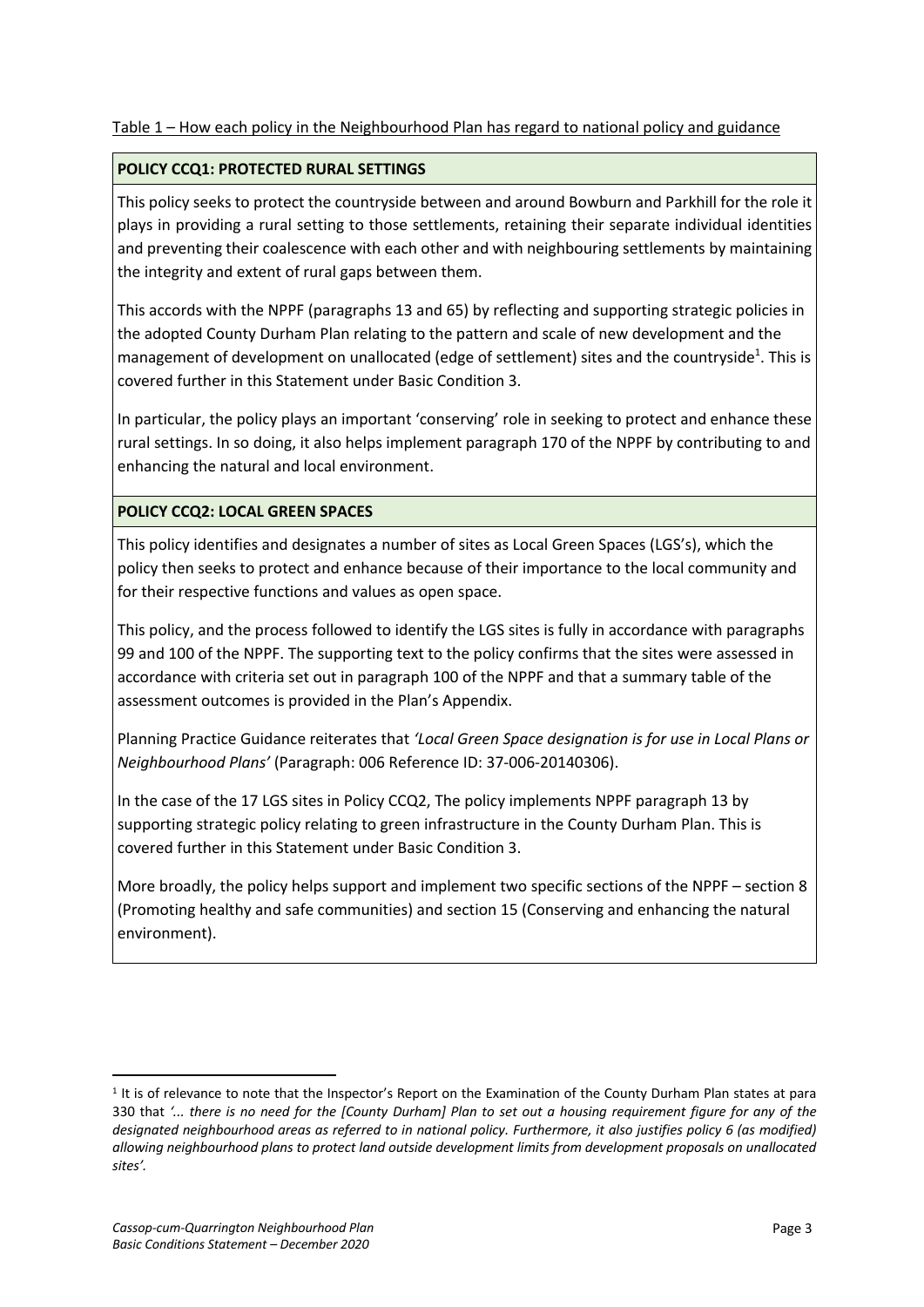#### POLICY CCQ3: LOCALLY VALUED HERITAGE ASSETS

This policy provides a means of identifying a number of non-designated heritage assets in the Plan area and seeking that they be properly recognised, conserved and enhanced in development proposals. The term used for these in the Plan is 'Locally Valued Heritage Assets', or LVHA's for short.

The policy supports and implements section 16 of the NPPF (Conserving and enhancing the historic environment). In particular, paragraph 184 recognises that 'Heritage assets range from sites and buildings of local historic value to those of the highest significance..'.

For those of local historic value, Planning Practice Guidance confirms that 'there are a number of processes through which non-designated heritage assets may be identified, including the local and neighbourhood plan-making processes..' (Paragraph: 040 Reference ID: 18a-040-20190723).

The paragraph goes on to note that 'irrespective of how they are identified, it is important that the decisions to identify them as non-designated heritage assets are based on sound evidence'.

In the case of the 6 LVHA's in Policy CCQ3, the supporting text to the policy confirms that each of them were identified by means of 'established and recognised methodologies promoted by Historic England and Civic Voice'. The Plan includes a summary table of the assessment outcomes for the LVHA's within its Appendix.

This also implements Planning Practice Guidance which states 'Where it is relevant, neighbourhood plans need to include enough information about local heritage to guide decisions and put broader strategic heritage policies into action at a neighbourhood scale' (Paragraph: 005 Reference ID: 18a-005-20190723).

In turn, the policy implements NPPF paragraph 13 by supporting strategic policy relating to the historic environment in the County Durham Plan. This is covered further in this Statement under Basic Condition 3.

#### POLICY CCQ4: ACHIEVING BEAUTIFUL AND SUCCESSFUL DEVELOPMENT

This policy sets out key criteria to be met in order to achieve beautiful and successful development in the Plan area.

This supports and implements section 12 of the NPPF (Achieving well-designed places). In particular, paragraph 125 expects Plans to 'set out a clear design vision and expectations, so that applicants have as much certainty as possible about what is likely to be acceptable'. It adds that 'Neighbourhood Plans can play an important role in identifying the special qualities of each area and explaining how this should be reflect in development'.

Planning Practice Guidance notes that 'Good design is set out in the National Design Guide', and that the Guide 'can be used by all those involved in shaping places including in plan-making and decision making' (Paragraph: 001 Reference ID: 26-001-20191001).

Policy CCQ4 fulfils this by presenting a series of maxims for development (cross referenced to the National Design Guide) which seek to deliver beauty and successful place-making and be efficient in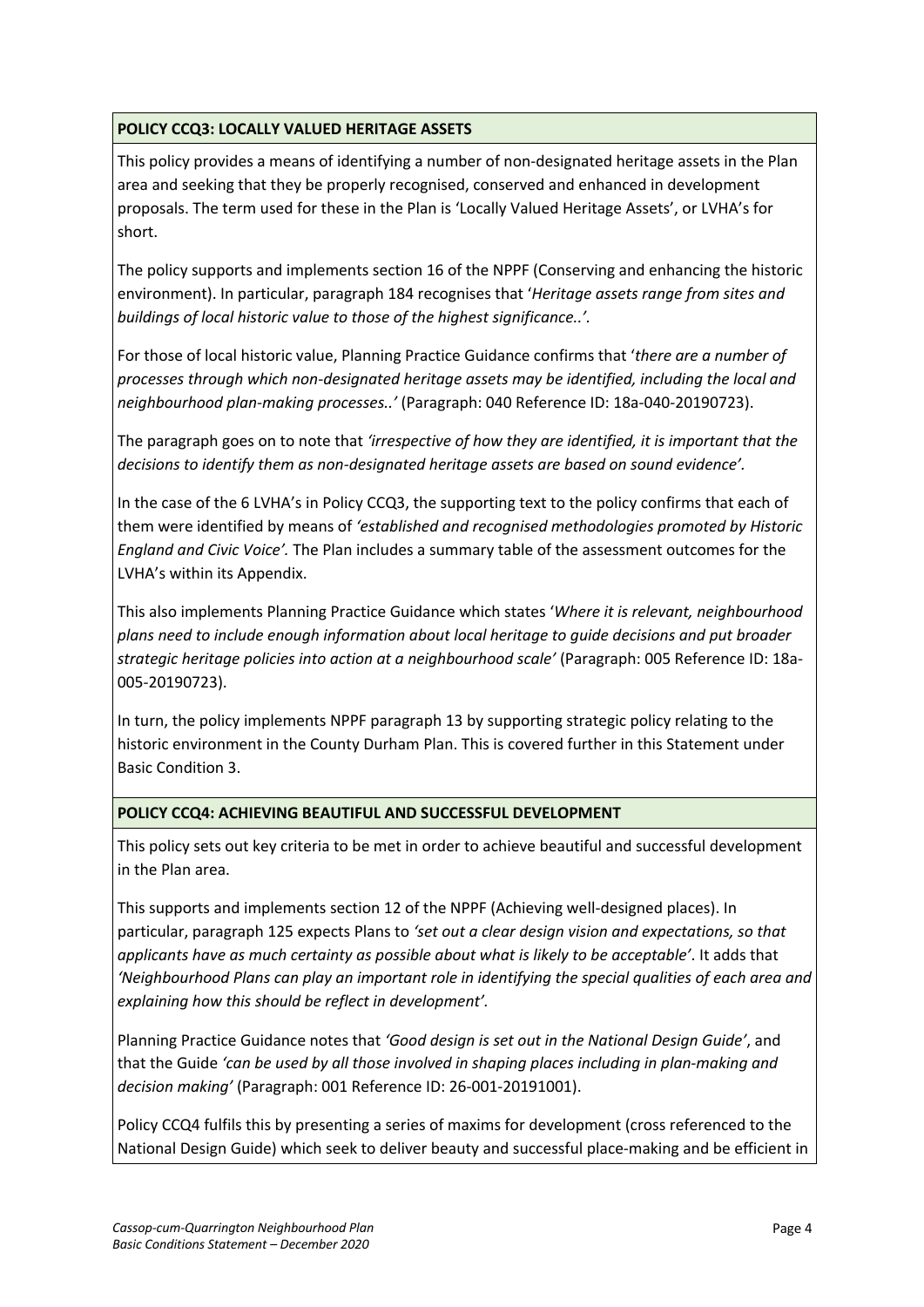terms of functionality and use of resources.

In turn, the policy implements NPPF paragraph 13 by supporting strategic policy relating to sustainable design in the County Durham Plan. This is covered further in this Statement under Basic Condition 3.

#### BASIC CONDITION 2: CONTRIBUTING TO ACHIEVEMENT OF SUSTAINABLE DEVELOPMENT

- 3.3 The purpose of the planning system is to contribute to the achievement of sustainable development. The objective of sustainable development can be summarised as meeting the needs of the present without compromising the ability of future generations to meet their own needs.
- 3.4 Achieving sustainable development means the planning system has three interdependent objectives, relating to the economy, society and the environment. These are identified in paragraph 8 of the NPPF as follows –
	- *'an economic objective* to help build a strong, responsive and competitive economy, by ensuring that sufficient land of the right types is available in the right places and at the right time to support growth, innovation and improved productivity; and by identifying and coordinating the provision of infrastructure;
	- $\alpha$  social objective to support strong, vibrant and healthy communities, by ensuring that a sufficient number and range of homes can be provided to meet the needs of present and future generations; and by fostering a well-designed and safe built environment, with accessible services and open spaces that reflect current and future needs and support communities' health, social and cultural well-being; and
	- an environmental objective to contribute to protecting and enhancing our natural, built and historic environment; including making effective use of land, helping to improve biodiversity, using natural resources prudently, minimising waste and pollution, and mitigating and adapting to climate change, including moving to a low carbon economy'.
- 3.5 Paragraph 9 of the NPPF gives clear advice on how plans should contribute to these sustainability objectives: 'Planning policies and decisions should play an active role in guiding development towards sustainable solutions, but in doing so should take local circumstances into account, to reflect the character, needs and opportunities of each area'.
- 3.6 Paragraph 13 then clarifies the role of neighbourhood plans in attaining sustainable development: 'Neighbourhood plans should support the delivery of strategic policies contained in local plans or spatial development strategies; and should shape and direct development that is outside of these strategic policies'. Paragraph 29 of the Framework adds that: 'Neighbourhood plans can shape, direct and help deliver sustainable development, by influencing local planning decisions as part of the statutory development plan'.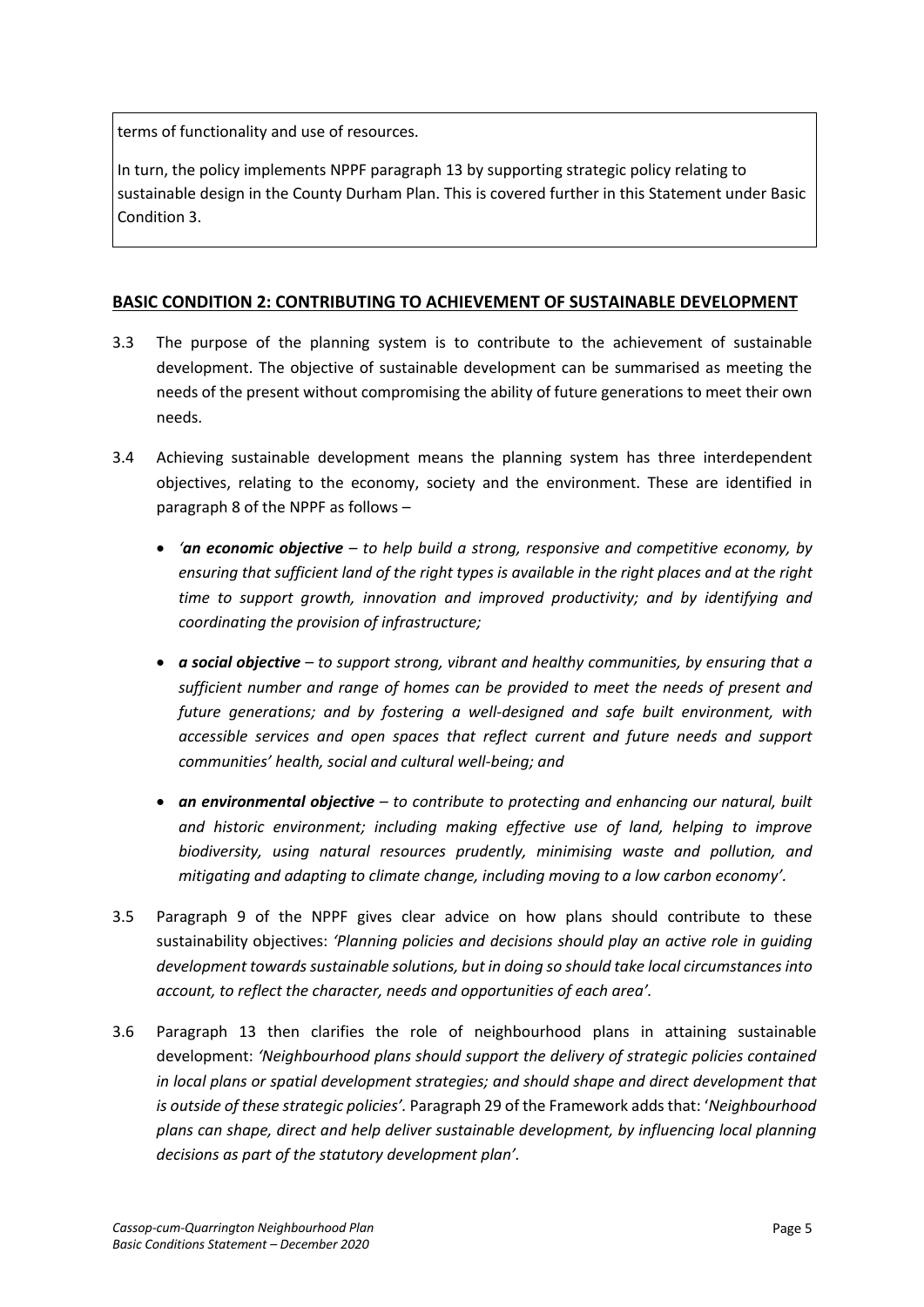3.7 Against this context, the table below examines how the CCQ Neighbourhood Plan contributes to each of the three dimensions of sustainability.

Table 2 – How the Neighbourhood Plan contributes to the achievement of sustainable development

#### ECONOMIC SUSTAINABILITY:

The CCQ Neighbourhood Plan contains no specific policies for the economy. This reflects the current (and ongoing) provision for economic growth already in place in the area<sup>2</sup> and that objectives for economic growth are fully met in the adopted County Durham Plan through its comprehensive strategic policies for employment and infrastructure.

However, the Neighbourhood Plan's policies will nevertheless all have positive consequential effects upon the economy. Through their focus upon conserving and enhancing rural settings, open spaces and historic assets, together with achieving beautiful and successful development, they will all serve to make the area a more attractive place in which to live and do business. This is embodied in the Plan's vision 'to tangibly improve the Parish as a place to live and work'.

#### SOCIAL SUSTAINABILITY:

The Neighbourhood Plan likewise has no specific policies for new housing. Again, this reflects the significant (and ongoing) provision for housing growth already in place in the area<sup>3</sup> and that objectives and requirements for housing growth are fully met in the adopted County Durham Plan (see also footnote 1 on page 3 of this Statement).

However, aside from this, the Neighbourhood Plan does include policies which promote social sustainability.

In particular, It has an objective and policies on the environmental assets of the area (important green spaces and historic resources) which seek to ensure they are protected and enhanced.

It also has an objective and policy to promote good design, which NPPF paragraph 124 identifies as 'a key aspect of sustainable development'.

Together, these policies help promote the social sustainability objective of the NPPF 'by fostering a well-designed and safe built environment, with accessible services and open spaces that reflect current and future needs and support communities' health, social and cultural well-being' (paragraph 8b).

#### ENVIRONMENTAL SUSTAINABILITY:

The Neighbourhood Plan proactively seeks to protect and enhance the environment of the Parish.

Indeed, this is its overriding focus.

It reflects the specific circumstances of the area in terms of the scale, pace, nature and location of its growth and development on the one hand and the most treasured characteristics of its environment on the other. This environmental focus has been the result of the clear priorities and

<sup>2</sup> As explained in paragraphs 2.40 to 2.42 of the CCQ Plan

<sup>&</sup>lt;sup>3</sup> As explained in paragraphs 2.43 to 2.44 of the CCQ Plan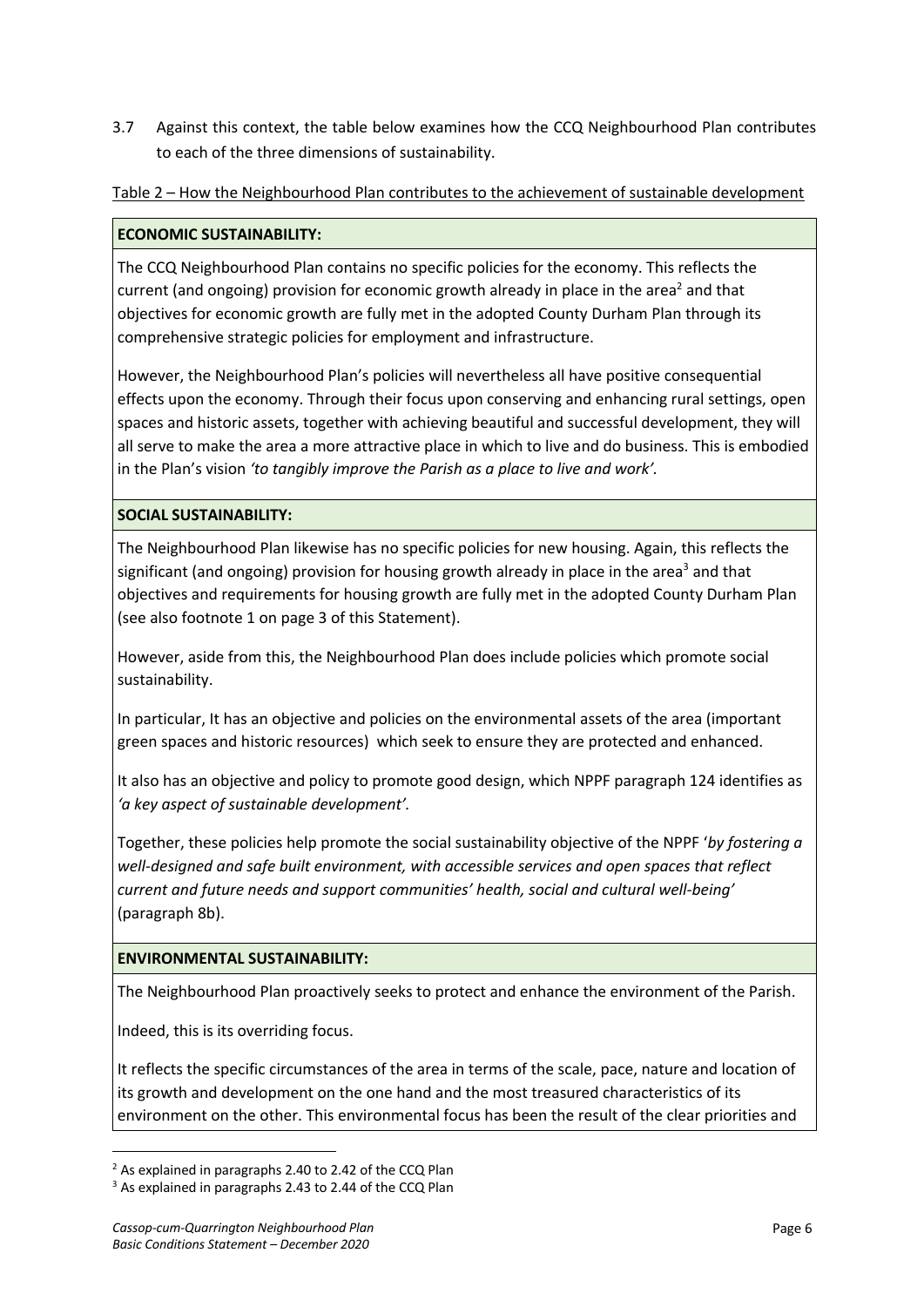aspirations expressed by the community as the Plan was prepared.

The Plan achieves this environmental dimension of sustainability through every one of its policies –

- Policy CCQ1 by seeking to protect and enhance the rural settings of the main settlements for the important roles they play visually and physically, as set out in the explanatory text to the policy (see paragraphs 4.15 and 4.16 of the NP);
- Policies CCQ2 and CCQ3 by seeking to protect and enhance local green spaces and locally valued heritage assets for the positive contributions they make to the environment of the Parish;
- Policy CCQ4 by promoting improved standards of design to help achieve development which is beautiful (positively enhancing the environment of the area) and successful (efficient in terms of functionality and use of resources).

#### BASIC CONDITION 3: CONFORMITY WITH STRATEGIC LOCAL POLICY

3.8 Basic Condition 3 requires that the CCQ Neighbourhood Plan must be 'in general conformity' with strategic local policy. National Planning Practice Guidance<sup>4</sup> explains what this means:

'When considering whether a policy is in general conformity a qualifying body, independent examiner, or local planning authority, should consider the following:

- whether the neighbourhood plan policy or development proposal supports and upholds the general principle that the strategic policy is concerned with.
- the degree, if any, of conflict between the draft neighbourhood plan policy or development proposal and the strategic policy.
- whether the draft neighbourhood plan policy or development proposal provides an additional level of detail and/or a distinct local approach to that set out in the strategic policy without undermining that policy.
- the rationale for the approach taken in the draft neighbourhood plan and the evidence to justify that approach.'
- 3.9 National Planning Practice Guidance<sup>5</sup> explains that the fulfilment of Basic Condition 3 'addresses strategic polices no matter where they appear in the development plan'.
- 3.10 It goes on to provide guidance<sup>6</sup> on how to determine whether a policy is a strategic policy in a development plan, including -
	- 'whether the policy sets out an overarching direction or objective

<sup>4</sup> Paragraph: 074 Reference ID: 41-074-20140306

<sup>5</sup> Paragraph: 075 Reference ID: 41-075-20190509

<sup>6</sup> Paragraph: 076 Reference ID: 41-076-20190509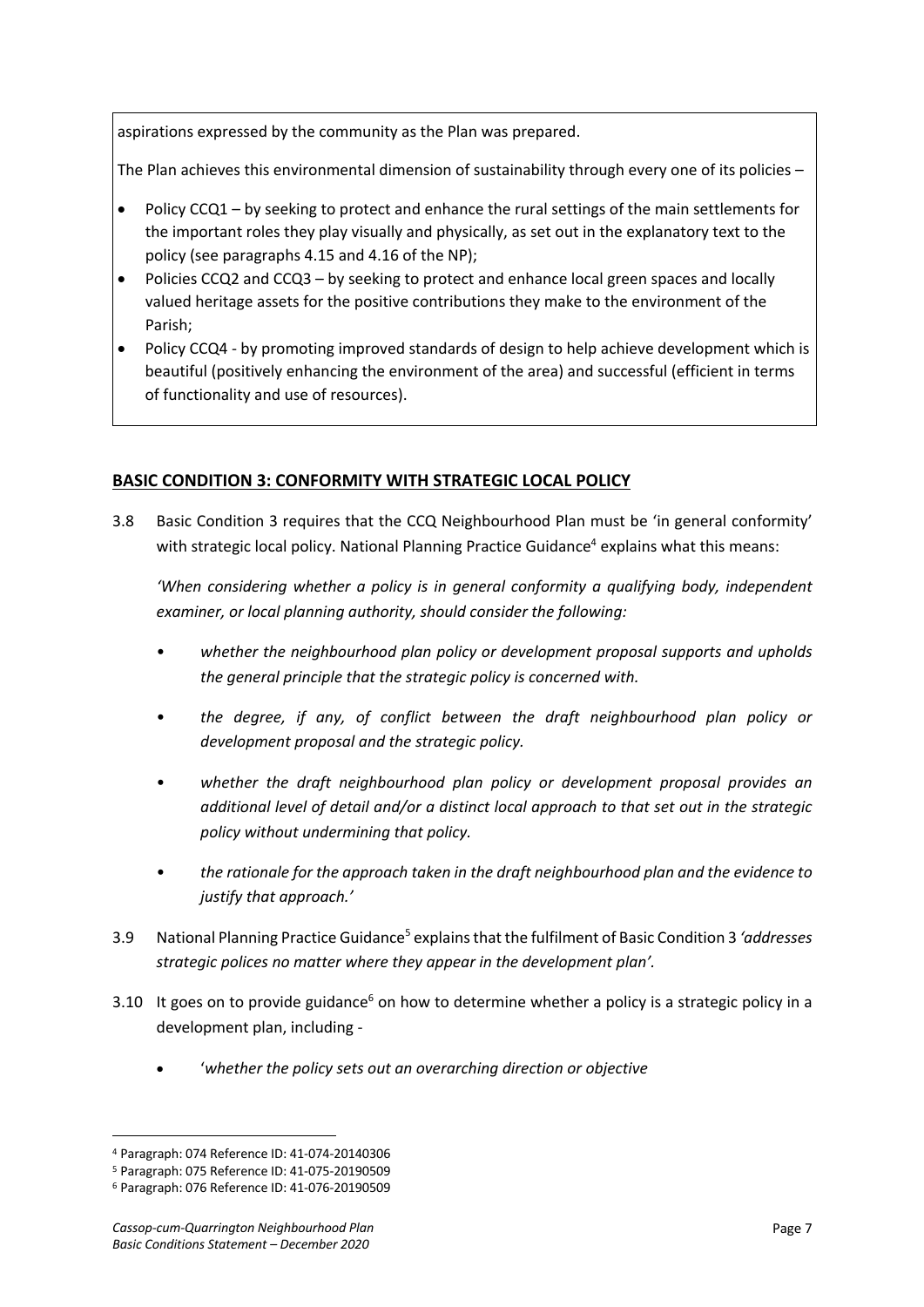- whether the policy seeks to shape the broad characteristics of development
- the scale at which the policy is intended to operate
- whether the policy sets a framework for decisions on how competing priorities should be balanced
- whether the policy sets a standard or other requirement that is essential to achieving the wider vision and aspirations in the local plan or spatial development strategy
- in the case of site allocations, whether bringing the site forward is central to achieving the vision and aspirations of the local plan or spatial development strategy
- whether the local plan or spatial development strategy identifies the policy as being strategic'
- 3.11 Until recently, the assessment of strategic policy conformity in County Durham would have required consideration of CCQ NP policies against the Saved Policies of the former City of Durham Local Plan, as well as emerging policies of the County Durham Plan (CDP).
- 3.12 However, the recent adoption of the CDP (on 21/10/2020) has greatly simplified this by rendering the former Local Plan policies as superseded. This is confirmed in Table 15 of Appendix B of the CDP. In accordance with NPPF paragraph 21, the CDP also includes a list of its strategic policies (Appendix A). For ease of reference, this list is replicated at the end of this Statement in Appendix 1.
- 3.13 The assessment of conformity with the CDP's strategic policies is set out in Table 3 below. This deals in turn with each of the 4 policies of the CCQ Neighbourhood Plan, identifying the relevant associated CDP strategic policy (or policies) and providing a commentary in terms of their conformity with those policies.

Table 3 – How the Neighbourhood Plan conforms with strategic local policy

#### POLICY CCQ1 - PROTECTED RURAL SETTINGS

Relevant Strategic Policies of the CDP:

- Policy 1: Quantity of New Development
- Policy 6: Development on Unallocated Sites
- Policy 10: Development in the Countryside

#### Conformity and Commentary:

Policy CCQ1 conforms firstly with CDP policy 1 in terms of that Plan having fully met housing and employment needs. The CDP confirms at Paragraph 1.9 that 'As the Plan allocated sufficient sites to meet housing needs for the county it does not set out housing requirements for designated neighbourhood areas'.

The edges of the Protected Rural Settings are also consistent with the CDP's glossary definition of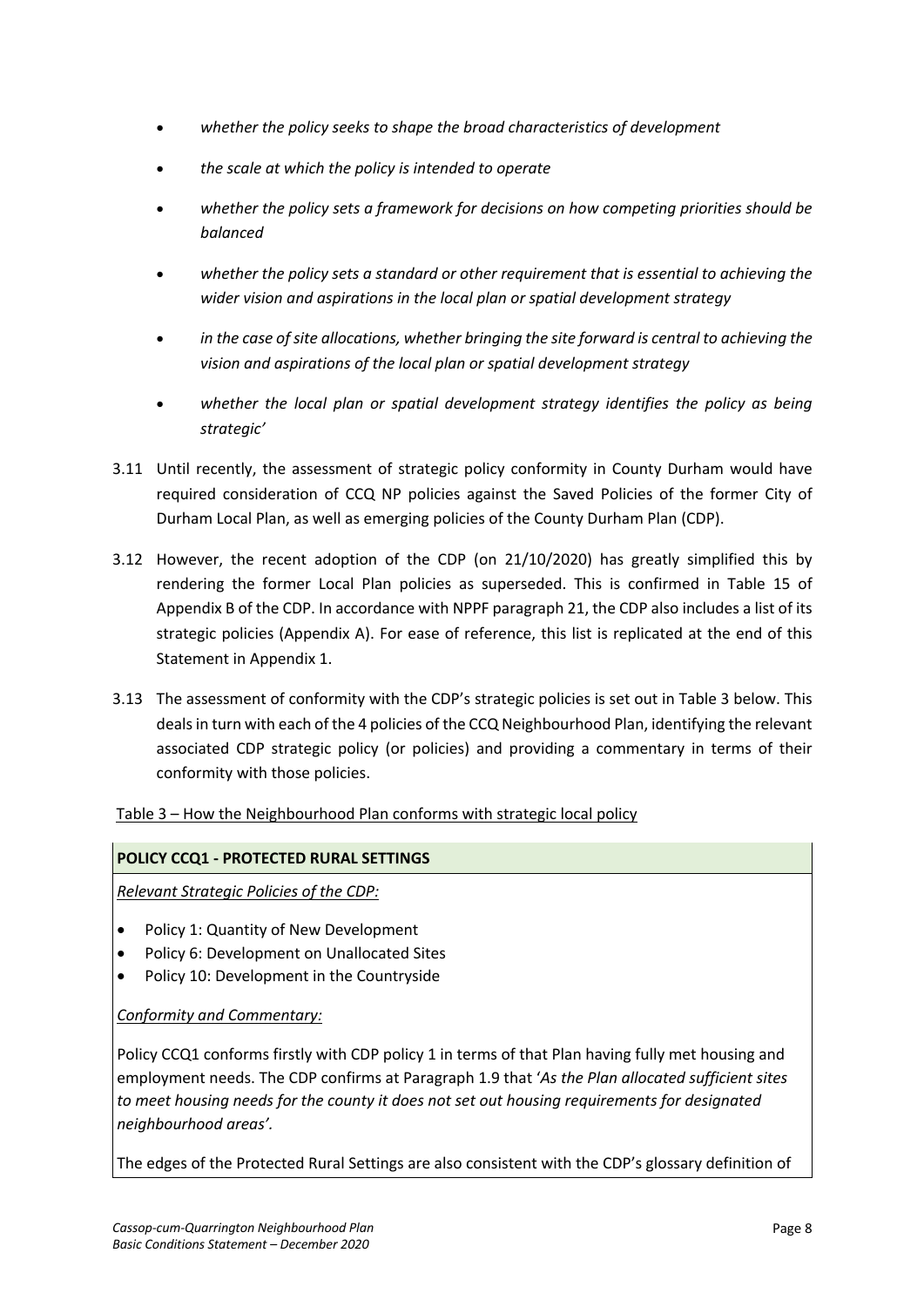'built-up area'. 7

Secondly, CCQ1 sets out a locally specific policy of restraint which both supports and provides added detail to CDP policies 6 and 10, covering development on unallocated sites and in the countryside respectively.

The Protected Rural Setting policy is consistent with Policy 6 because it provides support and detail in relation to criteria 'b', 'c' and 'd' of that policy by articulating why development would be constrained in the PRS (coalescence, character, scale, function, form and setting).

Attention is also drawn to relevant observations on this matter by the Inspector in his Examination of the CDP. At paragraph 330 of his Examination report he notes –

'there is no need for the [County Durham] Plan to set out a housing requirement figure for any of the designated neighbourhood areas as referred to in national policy. Furthermore, it also justifies policy 6 (as modified) allowing neighbourhood plans to protect land outside development limits from development proposals on unallocated sites'.

Policy CCQ1 is likewise consistent with CDP Policy 10 in terms of the broad scope of that policy, but particularly in terms of providing an additional local focus to its sub-sections –

- l) which seeks to prevent development giving rise to unacceptable harm to the various qualities of the countryside;
- m) which seeks to ensure that development in the countryside does not 'result in the merging or coalescence of neighbouring settlements';
- o) which seeks to prevent development impacting 'adversely upon the setting, townscape qualities, including important vistas, or form of a settlement'.

#### POLICY CCQ2 - LOCAL GREEN SPACES

Relevant Strategic Policies of the CDP:

- Policy 26: Green Infrastructure
- Policy 43: Protected Species and Nationally and Locally Protected Sites

#### Conformity and Commentary:

Policy CCQ2 finds its most direct link in the CDP to Policy 26, which sets out a strategy for green infrastructure, defined in the CDP as 'a network of multi-functional green space, urban and rural, which is capable of delivering a wide range of environmental and quality of life benefits for local communities'.

Like CDP Policy 26, policy CCQ2 seeks to protect and where possible enhance green spaces to help maintain and widen their various roles.

However, the CDP approach is generic rather than site specific. Conversely, by actually identifying

 $7$  Defined in the CDP as  $\ldots$  land contained within the main body of existing built development of a settlement or is within a settlement boundary defined in a Neighbourhood Plan. Areas falling outside this definition will be regarded as countryside'.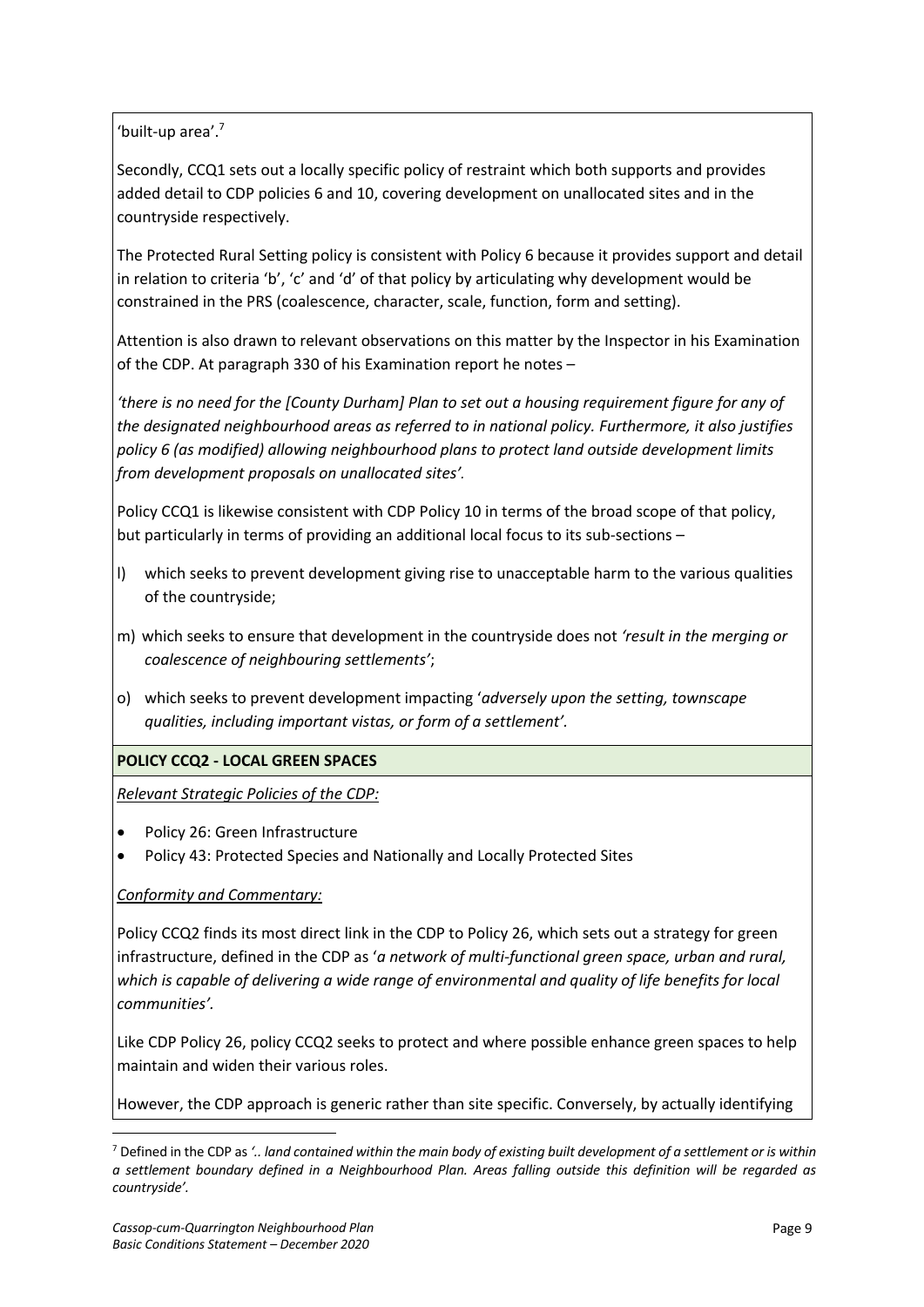specific sites for protection through a systematic LGS assessment process, CCQ2 adds a more 'finer grain' and locally specific focus to the CDP approach.

This will both conform with the CDP policy 26 and strengthen its effectiveness.

Additionally, as two of the identified LGS sites also appear in the CDP as Locally Protected Sites, Policy CCQ2 is supportive of CDP Policy 43, which seeks to protect these sites for their biodiversity and nature conservation values.

The two sites in question are  $-$ 

- LGS12 Coxhoe Ponds Local Wildlife Site
- LGS14 Crow Trees Local Nature Reserve

#### POLICY CCQ3 - LOCALLY VALUED HERITAGE ASSETS

Relevant Strategic Policies of the CDP:

Policy 44: Historic Environment

Conformity and Commentary:

Policy 44 is the principal policy in the CDP dealing with the historic environment. This refers to non-designated as well as designated heritage assets. In particular, the supporting text to the policy states that 'Neighbourhood Plans can identify any buildings or spaces that are considered worthy of local designation' (paragraph 5.450).

Policy CCQ3 does precisely this by setting out a locally identified set of heritage assets (LVHA's), thereby directly supporting and complementing Policy 44.

#### POLICY CCQ4 - ACHIEVING BEAUTIFUL AND SUCCESSFUL DEVELOPMENT

Relevant Strategic Policies of the CDP:

Policy 29: Sustainable Design

Conformity and Commentary:

Policy 29 is the principal policy to promote high quality sustainable design in the CDP.

Policy CCQ4 supports this by adding a policy context for promoting beautiful and successful development in the CCQ area which is locally specific, proportionate and up to date in that –

- It reflects the clear messages received from the community on the subject of design
- It reflects the specific circumstances and characteristics of the Parish
- It reflects the up to date position and clear direction of travel of national policy on design

This is explained fully in the supporting text to CCQ4.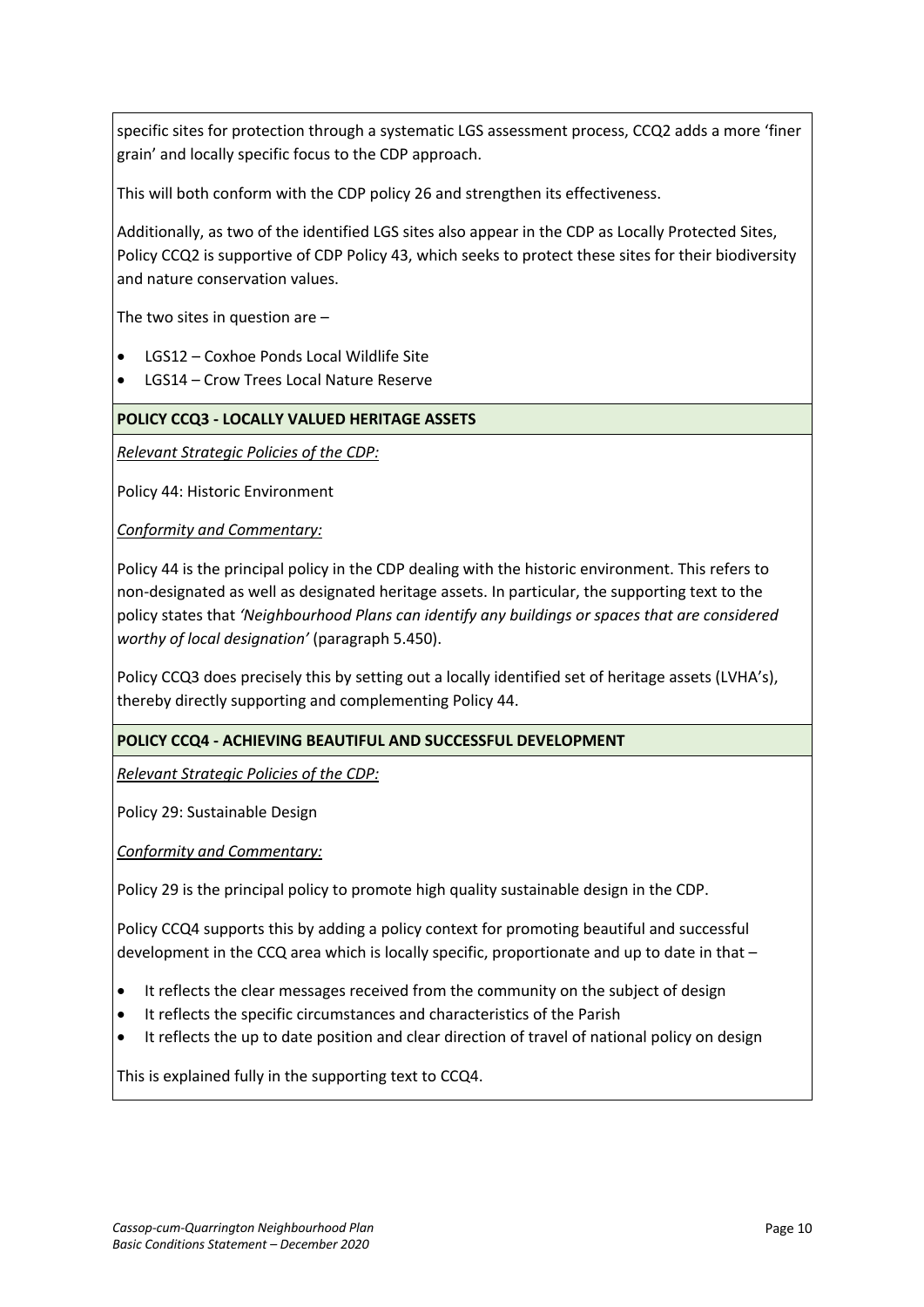#### BASIC CONDITION 4 – COMPATIBILITY WITH EU OBLIGATIONS

3.14 The fourth Basic Condition is that a Neighbourhood Plan must be compatible with European Union obligations (as incorporated into UK law), in order to be legally compliant. Key obligations relate to the Strategic Environmental Assessment Directive and the Habitats and Wild Birds Directives. A Neighbourhood Plan should also take account of the requirements to consider human rights.

#### Strategic Environmental Assessment (SEA)

- 3.15 Regulation 15 of the Neighbourhood Planning Regulations (as amended) requires either that a Strategic Environmental Assessment (SEA) report is submitted with a Neighbourhood Plan or a determination is provided from the responsible authority (Durham County Council) that the Plan is not likely to have 'significant environmental effects' and accordingly does not require an environmental assessment.
- 3.16 A screening opinion has been carried out by Durham County Council on the CCQ Neighbourhood Plan. The results of this are contained in a Council document dated November 2020 and entitled 'Cassop-cum-Quarrington Neighbourhood Plan Strategic Environmental Assessment & Habitat Regulations Assessment Screening Report'.
- 3.17 Paragraph 1.1 of that report sets out its two purposes. The first of these isto determine whether the draft CCQ NP requires a Strategic Environmental Assessment (SEA) in accordance with the European Directive 2001/42/EC and the Environmental Assessment of Plans and Programmes Regulations 2004.
- 3.18 Table 2 at the beginning of the report sets out the conclusions of the screening opinion in respect of SEA, which confirms that 'SEA is not required'. The reason for this conclusion is as follows:

'The Cassop-cum-Quarrington Neighbourhood Plan does not allocate land for development and its policies seek to provide protection of rural setting, local green spaces and non-designated heritage assets along with ensuring that the design of new development contributes positively toward local character, place-making and resource efficiency. Therefore, the Neighbourhood Plan is not considered likely to have a significant effect on the environment'.

#### Habitats Regulations Assessment (HRA)

3.19 Paragraph 1.1 of the screening report states that its second purpose is to determine whether the CCQ NP requires an Appropriate Assessment in accordance with the European Habitats Directive and Birds Directive and the Conservation of Habitats and Species Regulations 2017. An Appropriate Assessment is required when it is determined through an HRA screening process that the NP is likely to have significant effects on statutorily protected wildlife sites (known collectively as Natura 2000 sites), either on its own or in combination with other plans and projects.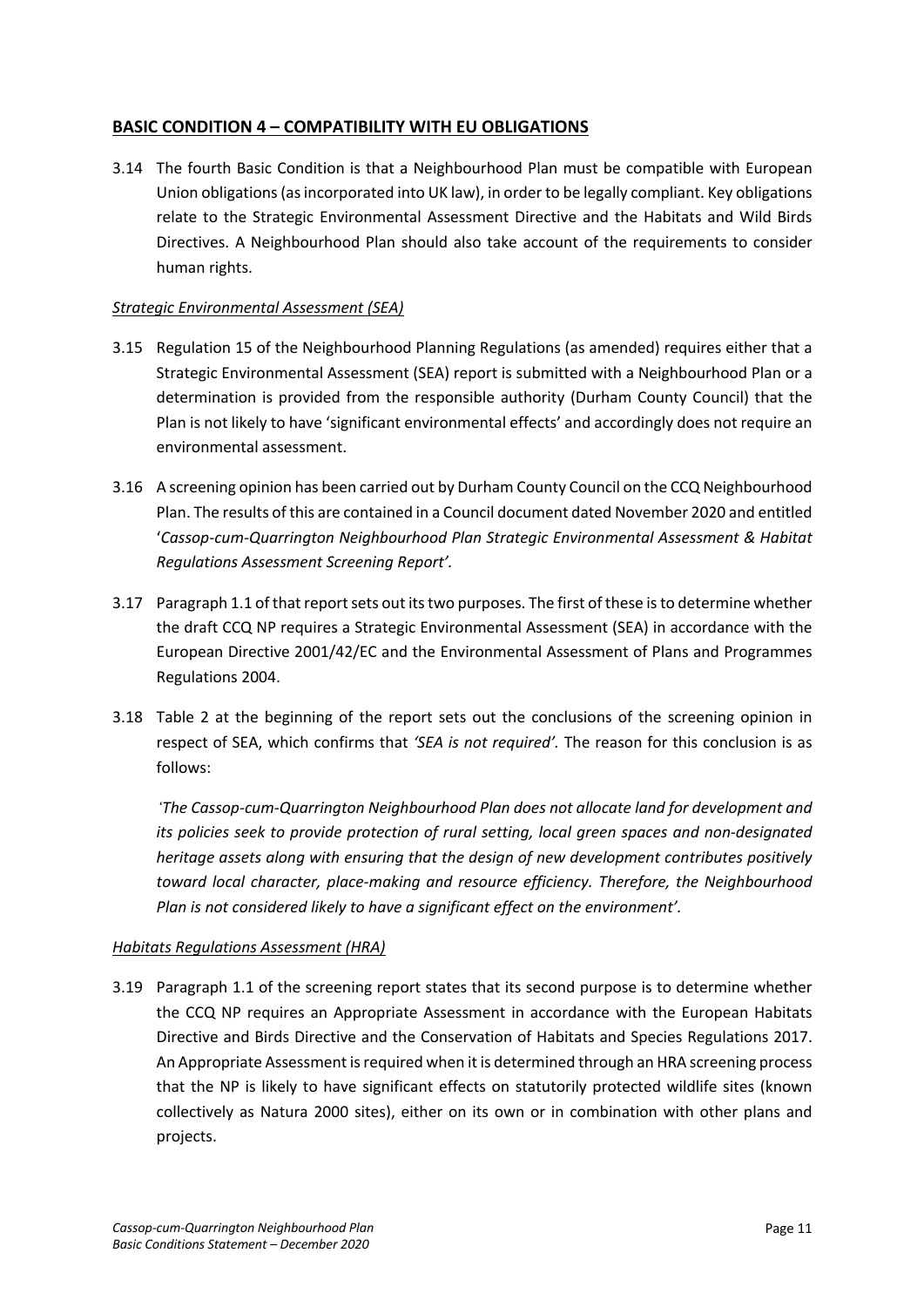- 3.20 Table 3 of the report sets out the conclusions of the County Council's HRA screening process which are that: 'The Neighbourhood Plan will not incur likely significant effects to Natura 2000 sites. Appropriate Assessment is not required'. The reason for this conclusion was that: 'the policies within the Plan will not lead to built development'.
- 3.21 Lastly, Table 4 of the report sets out the comments of statutory consultees in respect of the SEA and HRA screening assessment, including the Environment Agency, Natural England and Historic England. This confirms that each of these bodies agree with the County Council's opinions as set out in the screening report.
- 3.22 A copy of the County Council's screening summary, containing each of these tables is included in this Statement at Appendix 2.

#### European Convention on Human Rights (ECHR)

3.23 The CCQ NP is fully compliant with European Convention on Human Rights. There is no discrimination stated or implied, or threat to the fundamental rights and freedoms guaranteed under the Convention. The accompanying Consultation Statement sets out the comprehensive processes followed in terms of community involvement.

#### BASIC CONDITION 5 – MEETING PRESCRIBED CONDITIONS

- 3.24 Regulation 32 of the Neighbourhood Planning (General) Regulations 2012 (as amended) adds a further basic condition for Neighbourhood Plans in addition to those set out in the primary legislation; namely that the making of the Neighbourhood Plan is not likely to have a significant effect on a European site (as defined in the Conservation of Habitats and Species Regulations 2012).
- 3.25 The position in respect of this has been examined through the screening assessment findings of the competent authority (Durham County Council), which are set out in paragraphs 3.19 and 3.20 and Appendix 2 of this Statement.

### 4.0 CONCLUSION

4.1 In light of the evidence provided in this Statement, it is concluded that the CCQ Neighbourhood Plan fully meets the Basic Conditions as set out in the Neighbourhood Planning (General) Regulations 2012 (as amended).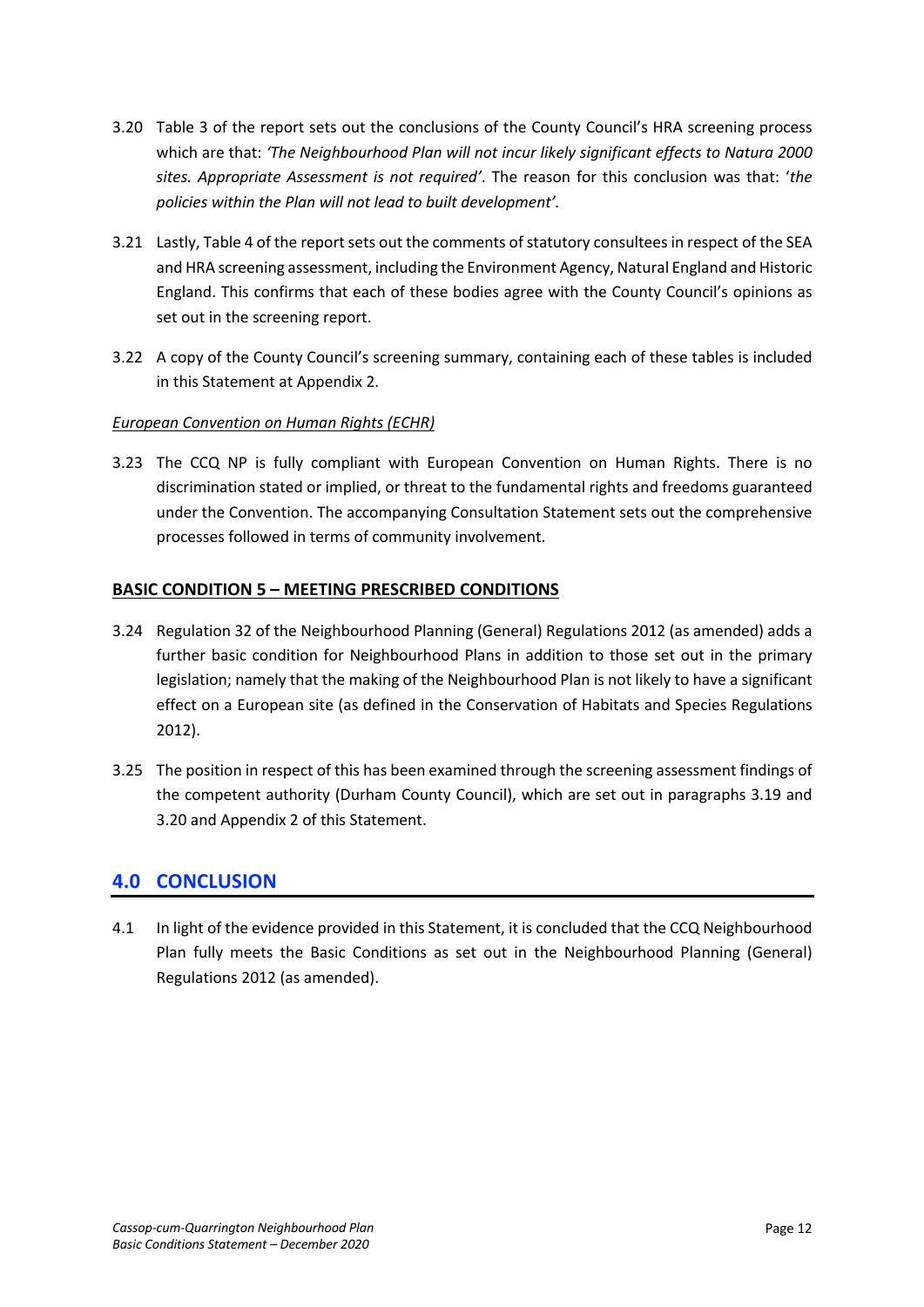# APPENDICES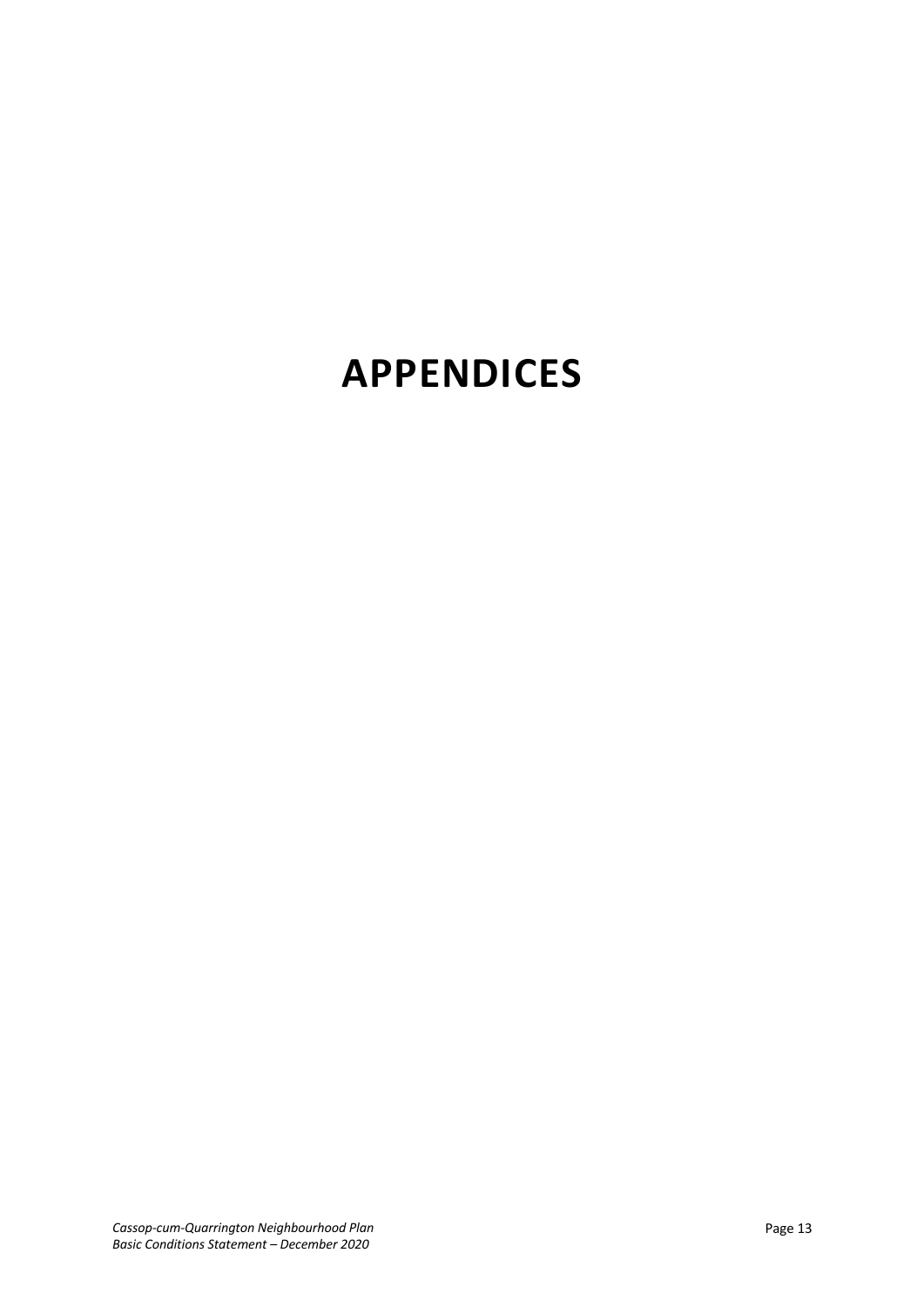# APPENDIX 1: LIST OF STRATEGIC POLICIES IN THE 2020 COUNTY DURHAM PLAN

| Policy 1  | <b>Quantity of Development</b>                                                                          |
|-----------|---------------------------------------------------------------------------------------------------------|
| Policy 2  | <b>Employment Land</b>                                                                                  |
| Policy 3  | Aykley Heads                                                                                            |
| Policy 4  | <b>Housing Allocations</b>                                                                              |
| Policy 5  | Durham City's Sustainable Urban Extensions                                                              |
| Policy 6  | Development on Unallocated Sites in the Built Up Area                                                   |
| Policy 9  | Retail Hierarchy and Town Centre Development                                                            |
| Policy 10 | Development in the Countryside                                                                          |
| Policy 11 | Rural Housing and Employment Exception Sites                                                            |
| Policy 12 | Permanent Rural Workers' Dwellings                                                                      |
| Policy 15 | <b>Addressing Housing Need</b>                                                                          |
| Policy 16 | Durham University Development, Purpose Built Student Accommodation and Houses<br>in Multiple Occupation |
| Policy 17 | <b>Sites for Travellers</b>                                                                             |
| Policy 20 | Green Belt                                                                                              |
| Policy 22 | Durham City Sustainable Transport                                                                       |
| Policy 23 | Allocating and Safeguarding Transport Routes and Facilities                                             |
| Policy 25 | <b>Developer Contributions</b>                                                                          |
| Policy 26 | Green Infrastructure                                                                                    |
| Policy 27 | Utilities, Telecommunications and Other Broadcast Infrastructure                                        |
| Policy 29 | Sustainable Design                                                                                      |
| Policy 34 | Wind Turbine Development                                                                                |
| Policy 35 | Water Management                                                                                        |
| Policy 36 | Water Infrastructure                                                                                    |
| Policy 37 | Durham Heritage Coast and Wider Coastal Zone                                                            |
| Policy 38 | North Pennines Area of Outstanding Natural Beauty                                                       |
| Policy 39 | Landscape                                                                                               |
| Policy 41 | <b>Biodiversity and Geodiversity</b>                                                                    |
| Policy 42 | <b>Internationally Designated Sites</b>                                                                 |
| Policy 43 | Protected Species and Nationally and Locally Protected Sites                                            |
| Policy 44 | <b>Historic Environment</b>                                                                             |
| Policy 45 | Durham Castle and Cathedral World Heritage Site                                                         |
| Policy 46 | Stockton and Darlington Railway                                                                         |
| Policy 47 | Sustainable Minerals and Waste Resource Management                                                      |
| Policy 48 | Safeguarding Minerals Sites, Minerals Related Infrastructure and Waste Management<br><b>Sites</b>       |
| Policy 49 | <b>Primary Aggregates Provision</b>                                                                     |
| Policy 50 | Locational approach to the future supply of primary aggregates                                          |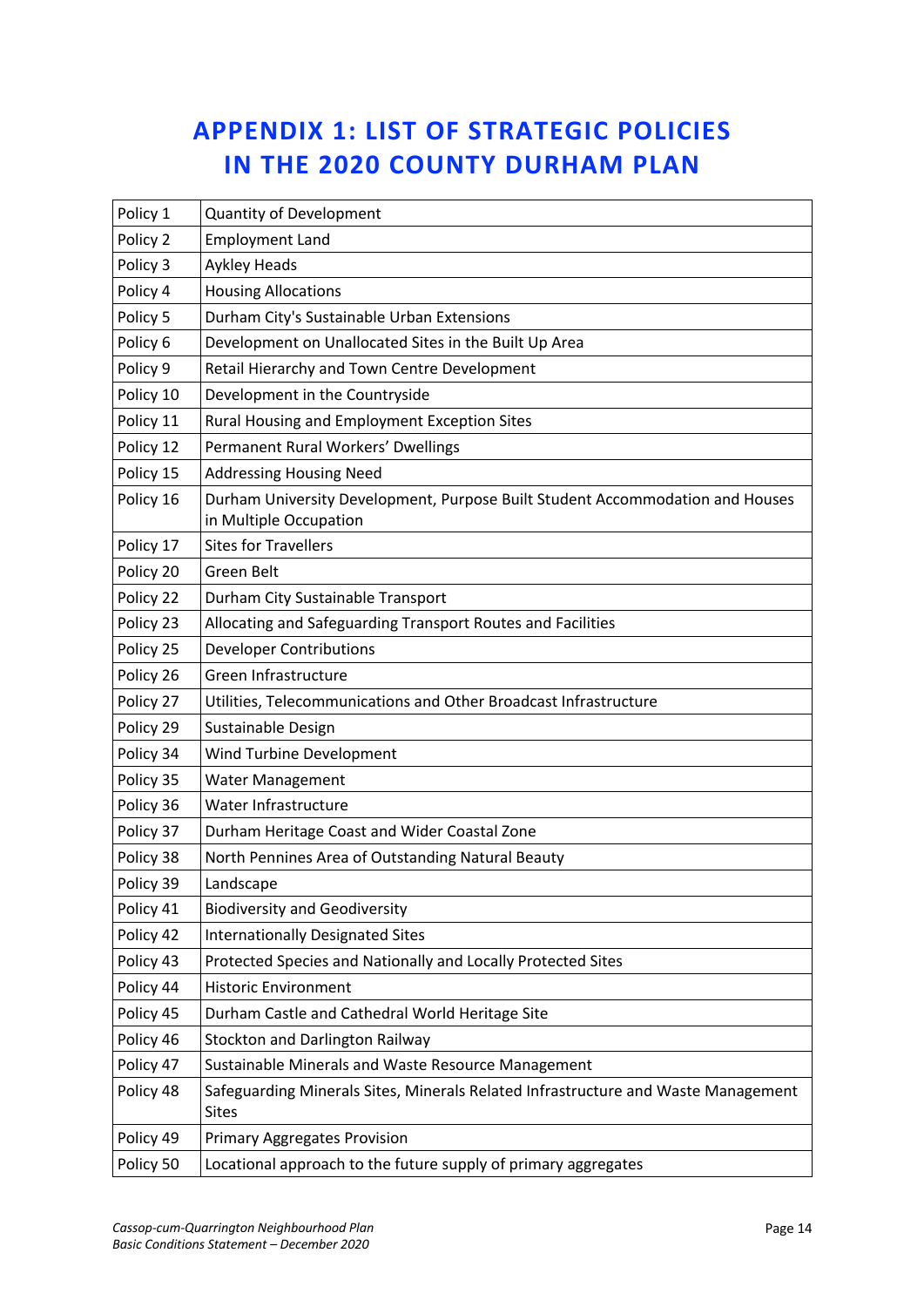| Policy 51 | Meeting Future Aggregates Requirements                       |
|-----------|--------------------------------------------------------------|
| Policy 52 | <b>Brick Making Raw Materials</b>                            |
| Policy 53 | Surface Mined Coal and Fireclay                              |
| Policy 54 | Natural Building and Roofing Stone                           |
| Policy 56 | <b>Safeguarding Mineral Resources</b>                        |
| Policy 57 | The Conservation and Use of High Grade Dolomite              |
| Policy 58 | Preferred Areas for Future Carboniferous Limestone Working   |
| Policy 59 | Strategic Area of Search to the South of Todhills Brickworks |
| Policy 60 | <b>Waste Management Provision</b>                            |
| Policy 61 | <b>Location of New Waste Facilities</b>                      |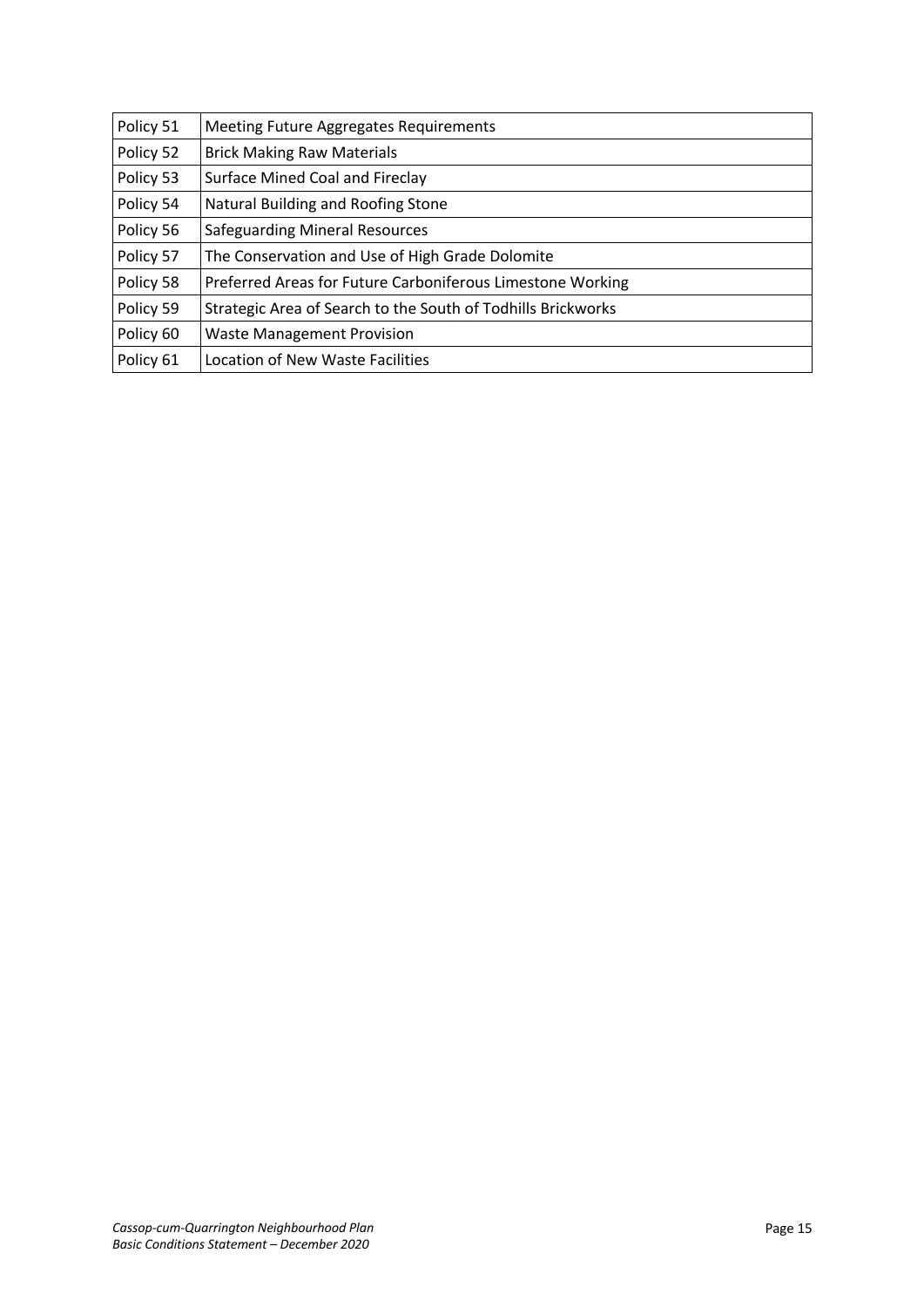## APPENDIX 2: DURHAM COUNTY COUNCIL SEA & HRA SCREENING ASSESSMENT SUMMARY

## Screening Summary

#### Table 1 Summary of Neighbourhood Plan

| Details of Neighbourhood Plan |                                                                                                |  |
|-------------------------------|------------------------------------------------------------------------------------------------|--|
| Name of Neighbourhood Plan    | Cassop-cum-Quarrington Neighbourhood Plan                                                      |  |
|                               | Geographic Coverage of the Plan   Cassop-cum-Quarrington Parish (1,415 hectares)               |  |
| Key topics / scope of Plan    | Protection of rural setting, environmental assets and the<br>establishment of design standards |  |

#### Table 2 Summary of SEA Screening Opinion

| <b>Local Authority Details</b>                                 |                                                                                                                                                                                                                                                                                                                                                                                                                                                                                        |  |
|----------------------------------------------------------------|----------------------------------------------------------------------------------------------------------------------------------------------------------------------------------------------------------------------------------------------------------------------------------------------------------------------------------------------------------------------------------------------------------------------------------------------------------------------------------------|--|
| Name and job title of officer<br>undertaking screening opinion | Nadia Wetherell - Sustainability and Climate Change Officer                                                                                                                                                                                                                                                                                                                                                                                                                            |  |
| Date of assessment                                             | June 2019 - version 1<br>March 2020 - updated to reflect changes to Policy CCQ4 and<br>removal of CCQ5 and CCQ6.<br>November 2020 - reviewed following Regulation 14 consultation<br>and associated amends made to the Neighbourhood Plan                                                                                                                                                                                                                                              |  |
| Conclusion of assessment                                       | SEA is not required                                                                                                                                                                                                                                                                                                                                                                                                                                                                    |  |
| Reason for conclusion                                          | The Cassop-cum-Quarrington Neighbourhood Plan does not<br>allocate land for development and its policies seek to provide<br>protection of rural setting, local green spaces and non-<br>designated heritage assets along with ensuring that the design of<br>new development contributes positively toward local character,<br>place-making and resource efficiency. Therefore, the<br>Neighbourhood Plan is not considered likely to have a significant<br>effect on the environment. |  |
| Name and job title of officer<br>approving screening opinion   | Stephen McDonald - Principal Low Carbon Economy Officer                                                                                                                                                                                                                                                                                                                                                                                                                                |  |
| Date of approval                                               | March 2020                                                                                                                                                                                                                                                                                                                                                                                                                                                                             |  |
| Date of final screening document                               | November 2020                                                                                                                                                                                                                                                                                                                                                                                                                                                                          |  |